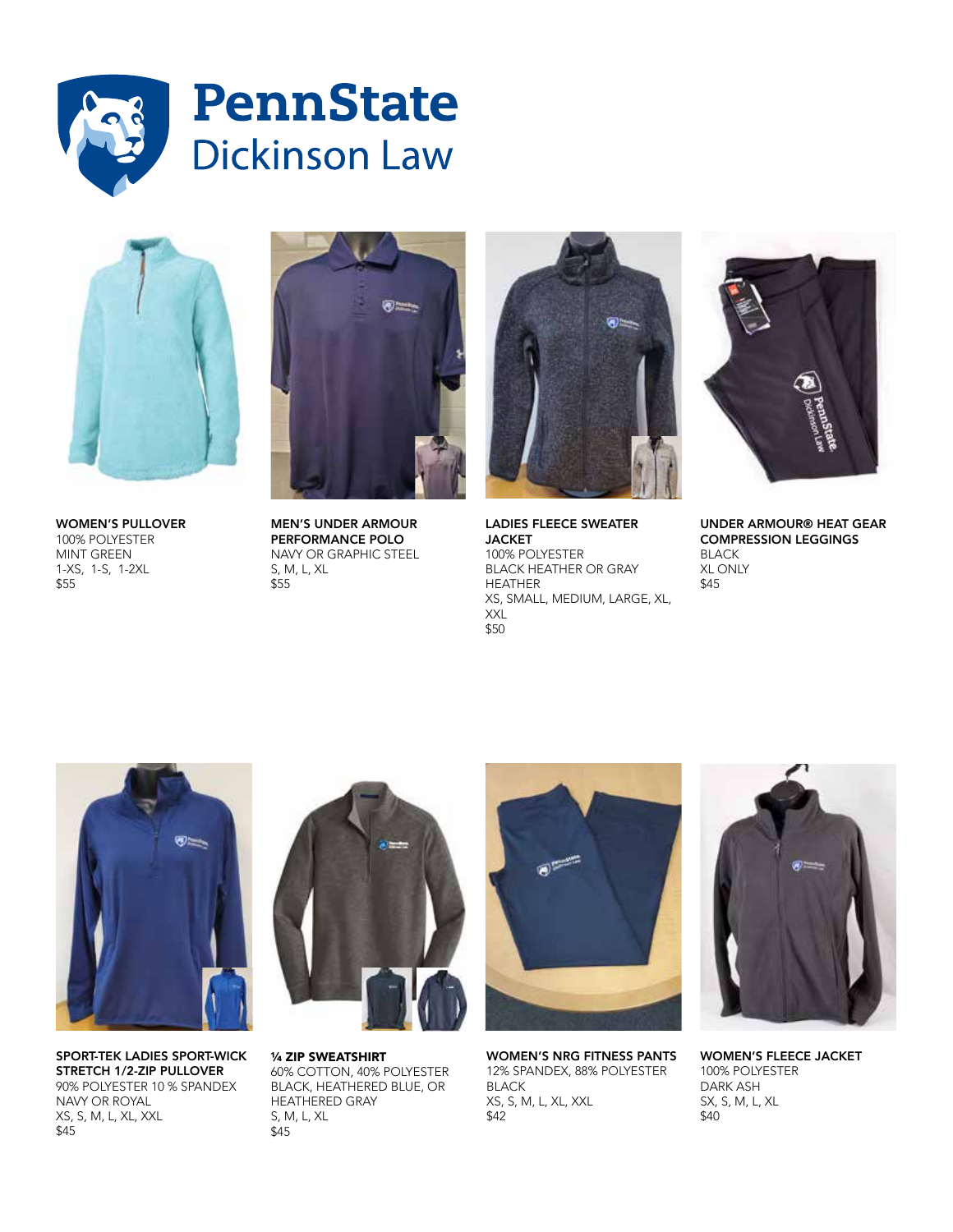

UNISEX MIDWEIGHT HOODED PULLOVER SWEATSHIRT COTTON/POLYESTER BLEND HEATHERED NAVY, GRAY, NAVY, AND BLACK XS, S, M, L, XL, 1XL, 2XL \$35



MEN'S ATHLETIC PANTS 100% POLYESTER BLACK M, XL ONLY \$35



UNISEX FULL-ZIPPERED FLEECE SWEATSHIRT JACKET COTTON/POLYESTER BLEND VINTAGE NAVY AND HEATHERED CHARCOAL S, M, L, XL \$35



WOMEN'S LIGHTWEIGHT COWL NECK COTTON/POLYESTER BLEND HEATHERED BLUE S, M, L, XL \$32



VINTAGE CREWNECK **SWEATSHIRT** NAVY AND GREY 80% COTTON, 20% POLYESTER SX, S, M, L, XL, 2XL \$30



WOMEN'S POSICHARGE LONG SLEEVE TRIBLEND WICKING SCOOP NECK POLYESTER/COTTON/RAYON DARK HEATHER GREY 1-XS, 1-XL \$30



WOMEN'S LONG SLEEVE OGIO ENDURANCE PULSE CREW 100% POLY JERSEY STAY COOL 1-XS, 1-S GEAR GREY 1-XS, 1-S ELECTRIC BLUE \$30



UNISEX CREW NECK SWEATSHIRT 52% COTTON, 48% POLYESTER MILITARY GREEN, BLACK, NAVY, AND GREY XS, S, M, L, XL \$30



OGIA WOMEN'S LUUMA TANK CHARCOAL GREY AND HEATHER GRAY 75% POLYESTER, 20% TENCEL, 5% SPANDEX XS, S, M, L, XL \$25



MEN'S LONG SLEEVE T-SHIRT 100% COTTON ROYAL, NAVY, BLACK, AND GREY S, M, L, XL, 2XL \$25



WOMEN'S ATHLETIC SHORTS POLYESTER TRUE NAVY/WHITE/BLACK AND BLACK/TRUE ROYAL/WHITE S, M, L \$25



ADJUSTABLE VINTAGE HATS NAVY, SOFT BLUE, AND CHARCOAL \$20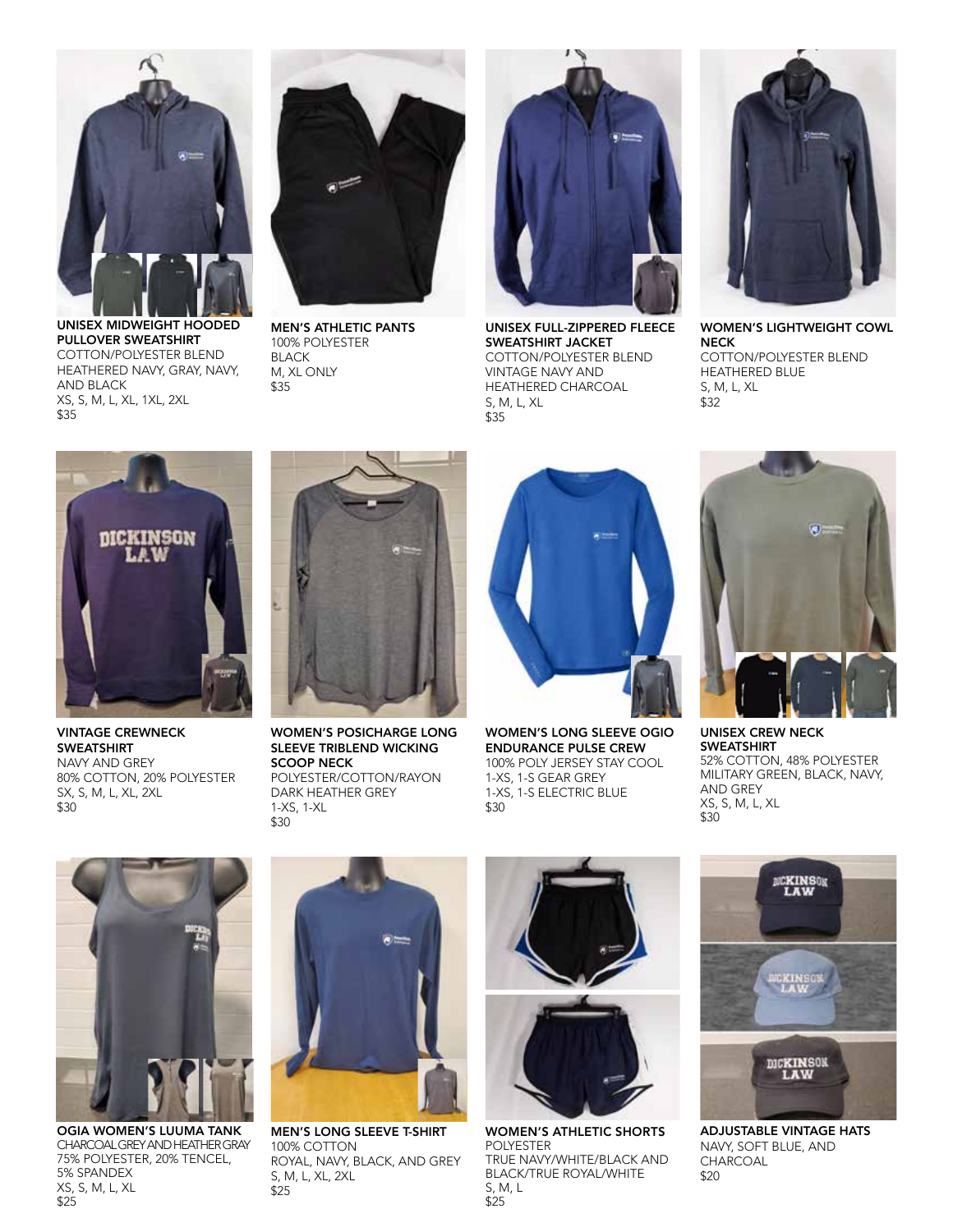

MEN'S LONG SLEEVE PERFORMANCE T-SHIRT 100% POLYESTER HEATHER BLUE, HEATHER GREY, AND HEATHER CHARCOAL S, M, L, XL, 2XL, 3XL \$20



SOFT-BRUSHED CANVAS CAP **NAVY** \$18



WOMEN'S FLEX SCOOP NECK TEE ROYAL BLUE OR CHARCOAL GREY 57% COTTON, 38% POLYESTER, 5% SPANDEX XS, S, M , L , XL \$15



ONESIES 60% COTTON, 40% POLYESTER DARK SLEEVES, STRIPE SLEEVES 6 MO., 12 MO., 18 MO. \$15



VINTAGE TEE NAVY, DEEP HEATHER, HEATHER GREY, ROYAL XS, S, M, L, XL \$15



MEN'S V-NECK T-SHIRT COTTON/POLYESTER GREY FROST S, M, L, XL \$15



MEN'S ATHLETIC POCKET SHORTS POLYESTER TRUE NAVY AND IRON GREY S ONLY \$15



WOMEN'S V NECK TEE POLYESTER/COTTON/RAYON HEATHER BLUE AND HEATHER PURPLE XS, S, M, L, XL \$15



WOMEN'S RACERBACK CROPPED TANK BLACK AND HEATHER GREY 52% COTTON, 48% POLYESTER \$15



WOMEN'S TRI RACERBACK TANK POLYESTER/COTTON/RAYON ROYAL FROST XS, S, M, L, XL \$12



HEADBAND BLUE \$10



UNISEX SOCKS SIZES 9-10 OR 11-13 \$10 PAIR – SPECIFY STYLE